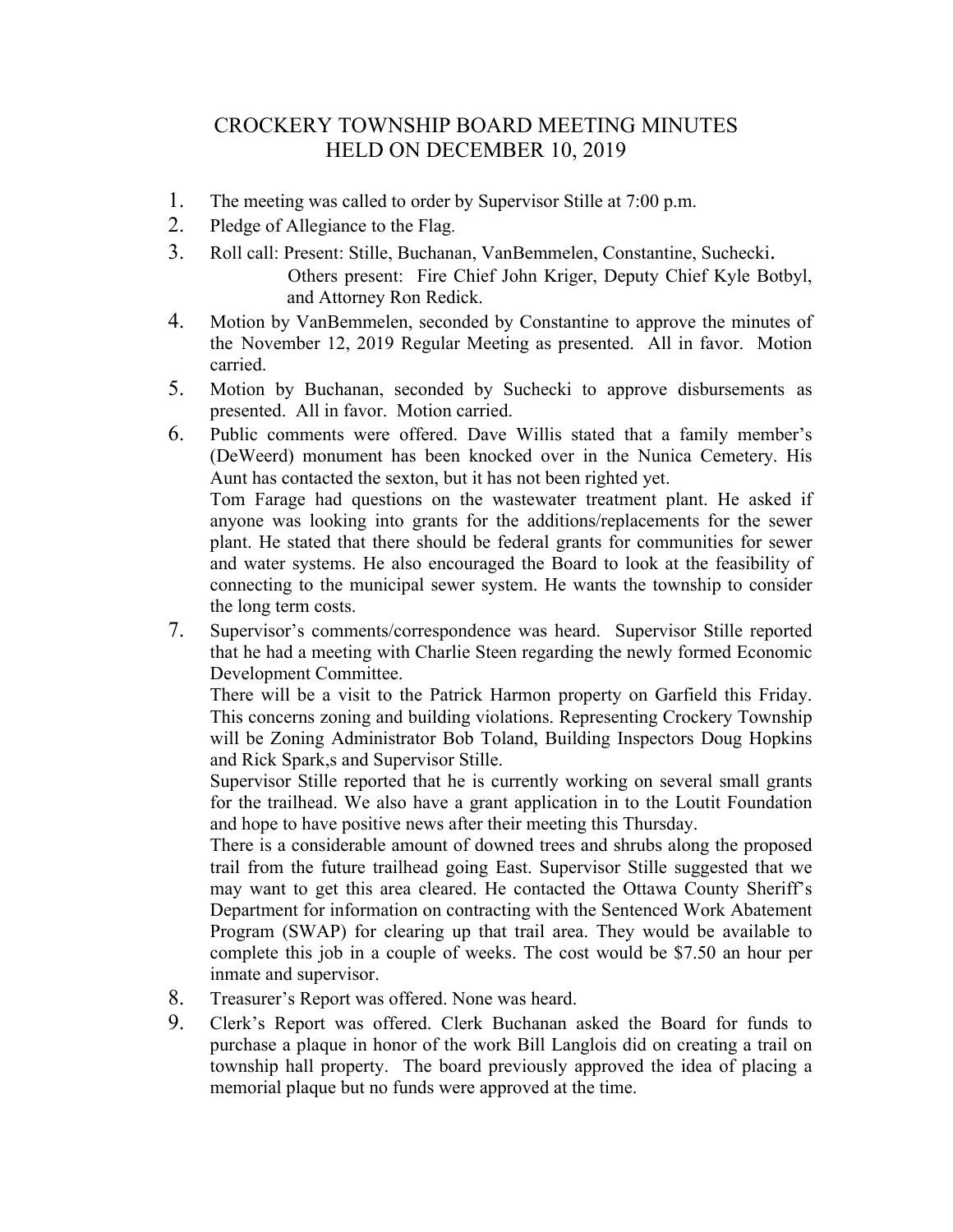- 10. Fire Chief's report was given. Fire Chief Kriger reported that the department responded to 36 calls last month, with 325 calls this year to date. Sunday night several members of the department went with Shields of Hope to deliver presents to families who are dealing with cancer. Crockery fire fighters raised \$5,500.00 and a carload of toys during the Crusade For Toys collection event. Chief Kriger asked the Board to consider having the daytime on-duty firefighter do the mowing at the fire station and possibly at the township hall grounds this coming year. The department has also been discussing a possible change to the 24 hour duty weekend schedule. Chief Kriger is suggesting having 2 firefighters scheduled on the weekends. One would be on call from 6am Saturday to 6am Sunday with the second firefighter on call from 6am Sunday until 6am Monday. This would replace a team being responsible for the whole weekend. There was consent of the Board for this change, but no formal action was taken at this time. Waiting on a recommendation from the department for the proposed rate of pay.
- 11. Committee Chair reports were offered. No reports were heard.
- 12. Board Member Committee reports were offered. No reports were heard.
- 13. Motion by Buchanan, seconded by Suchecki to authorize streetlights being placed at 130<sup>th</sup> and State Road, and at M-104 and 130<sup>th</sup> due to safety concerns with children waiting for the bus. All in favor. Motion carried
- 14. Motion by Constantine, seconded by VanBemmelen to authorize the Clerk to purchase a memorial plaque honoring Bill Langlois for the work he did creating a trail through the woods of the townhall property. The cost should not exceed \$200. All in favor. Motion carried.
- 15. Motion by Suchecki, seconded by VanBemmelen to approve Ordinance 2019- 20, An Ordinance To Amend The Zoning Ordinance Of The Township Of Crockery [Application of Rick and Francine Brown; rezoning to R-5 District; 11115 Cass Street (Parcel No. 70-04-14-351-005)]. All in favor. Motion carried.
- 16. The recommendations from the Planning Commission for proposed amendments to the Private Street Designs and Construction Standards were discussed. Recommendation was made that the amendments be sent back to the Planning Commission for clarification on some of the proposed changes. No formal action was taken at this time.
- 17. The Board reviewed the CPTED Property Survey that was prepared by the Ottawa County Sheriff's Department. This is a security survey that has been conducted as a public service to assist the township in improving the overall level of security. Discussion was held on some of the suggestions in the report that the Board feels should be implemented.
- 18. Discussion was held regarding the NBT Phase 2 progress. The weather has allowed work on the trail to continue. Supervisor Stille would like to contract with the Ottawa County Sheriff Department for the Sentenced Work Abatement Program (S.W.A.P.) to do work on the proposed trail area East of the trailhead clearing fallen trees. Due to the fact that the township would have to provide the equipment needed, it was felt this may not be a direction the township wants to go at this time.